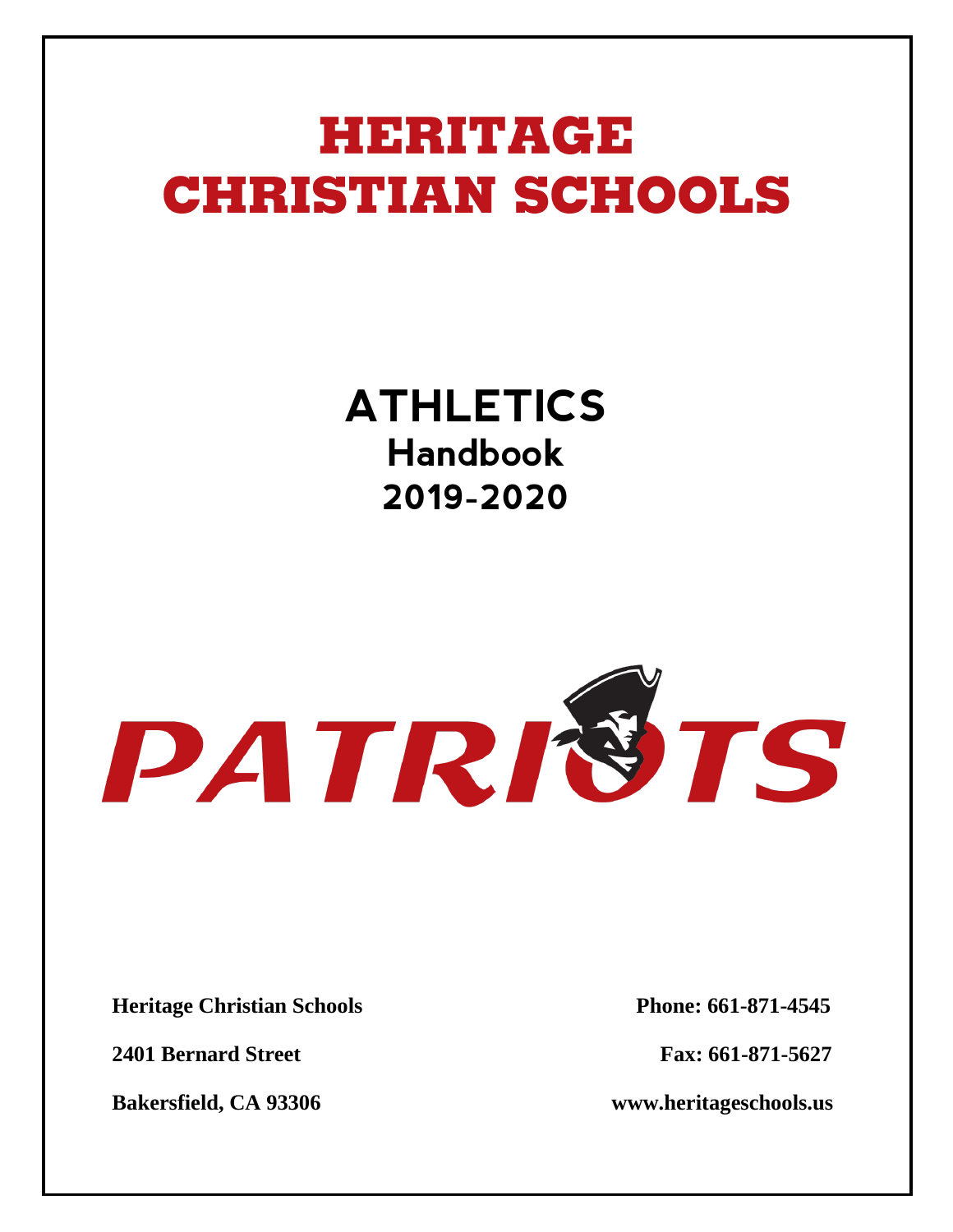#### **HERITAGE CHRISTIAN SCHOOLS**

#### **SPORTS HANDBOOK**

#### TABLE OF CONTENTS

| General Information                       |  |
|-------------------------------------------|--|
| General and Grade-Level Sports Objectives |  |
| Coaches                                   |  |
|                                           |  |
|                                           |  |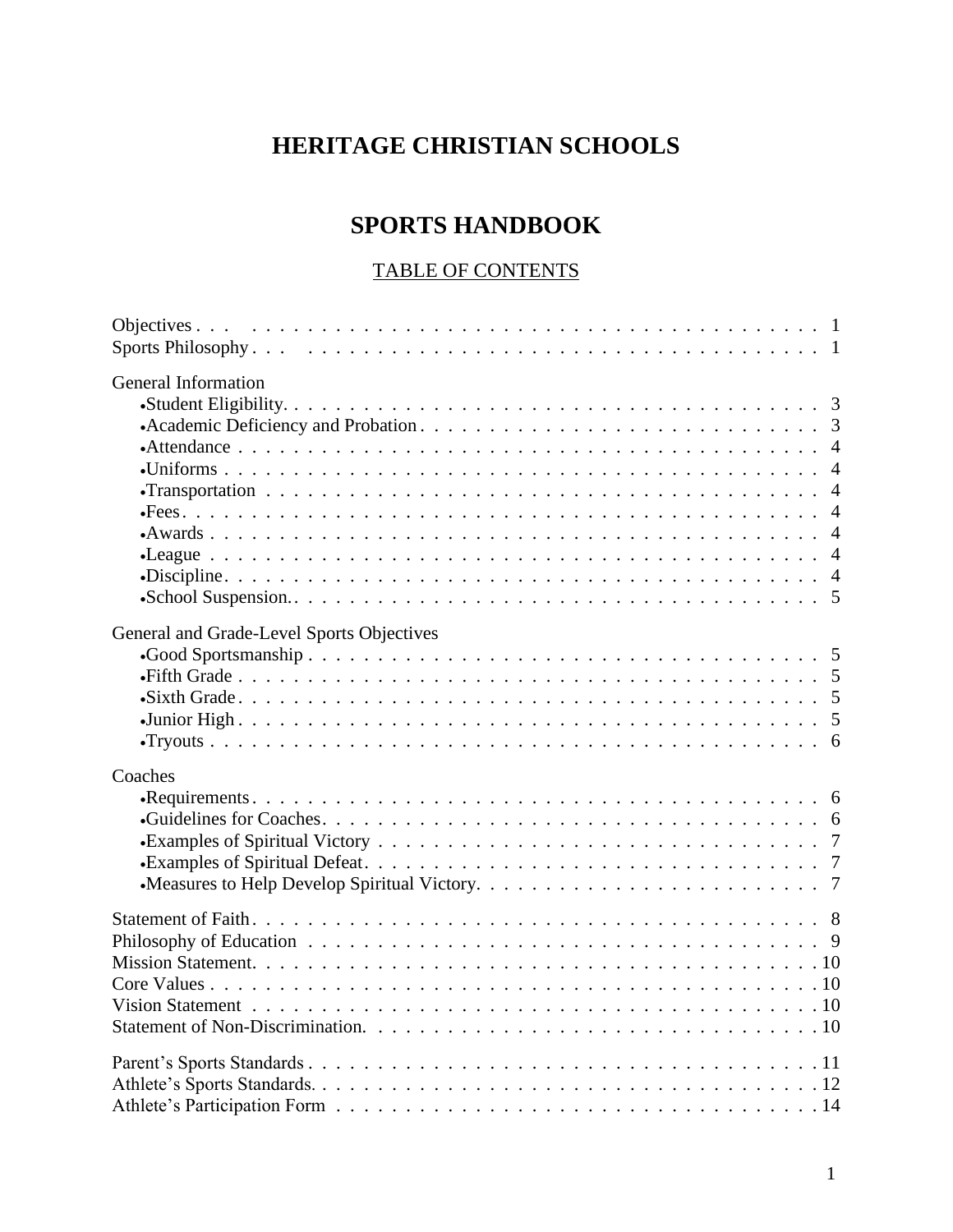#### **SPORTS HANDBOOK**

**(After reviewing the contents of this handbook, please complete the "Athlete's Participation Form" found on the final page. This form must be completed by parents/ guardians and students and returned to the school office in order for the student to participate in the Heritage Christian Schools' sports program.)**

> *"I press on toward the goal to win the prize for which God has called me heavenward in Christ Jesus." Philippians 3:14*

#### **OBJECTIVES**

The sports program will support and integrate the Mission of Heritage Christian Schools (HCS):

HCS's mission is to educate the *whole child* - spiritually, academically, physically, and emotionally; equipping the child for life and its varied circumstances. Each child is recognized as an individual with individual needs and abilities. We rely on God and His teachings and strive for academic excellence.

The objective of the sports program is to allow  $5<sup>th</sup> - 8<sup>th</sup>$  grade students (4<sup>th</sup> grade can participate in Track & Field) the opportunity to enhance physical skills through scheduled practices, teamwork skills through the encouragement of each other and their coach, gracious winning and losing skills through competition with other private and public schools in the area, and the ability to be Christ-like in attitude and action on and off the field/court.

• The sports program will also provide opportunity for students to achieve the Vision of HCS which will be evidenced by students integrating and exemplifying our learning results (see the HCS Vision Statement on page 12).

#### **SPORTS PHILOSOPHY**

The foundation for any program in a Christian school must be the Word of God. Therefore, any program that exists in a Christian school must reflect the integration of Biblical principles into that program.

Since the athletic program is one of the most visible programs in a Christian school, it is paramount that it reflects Biblical principles. The ultimate goal of the athletic program in a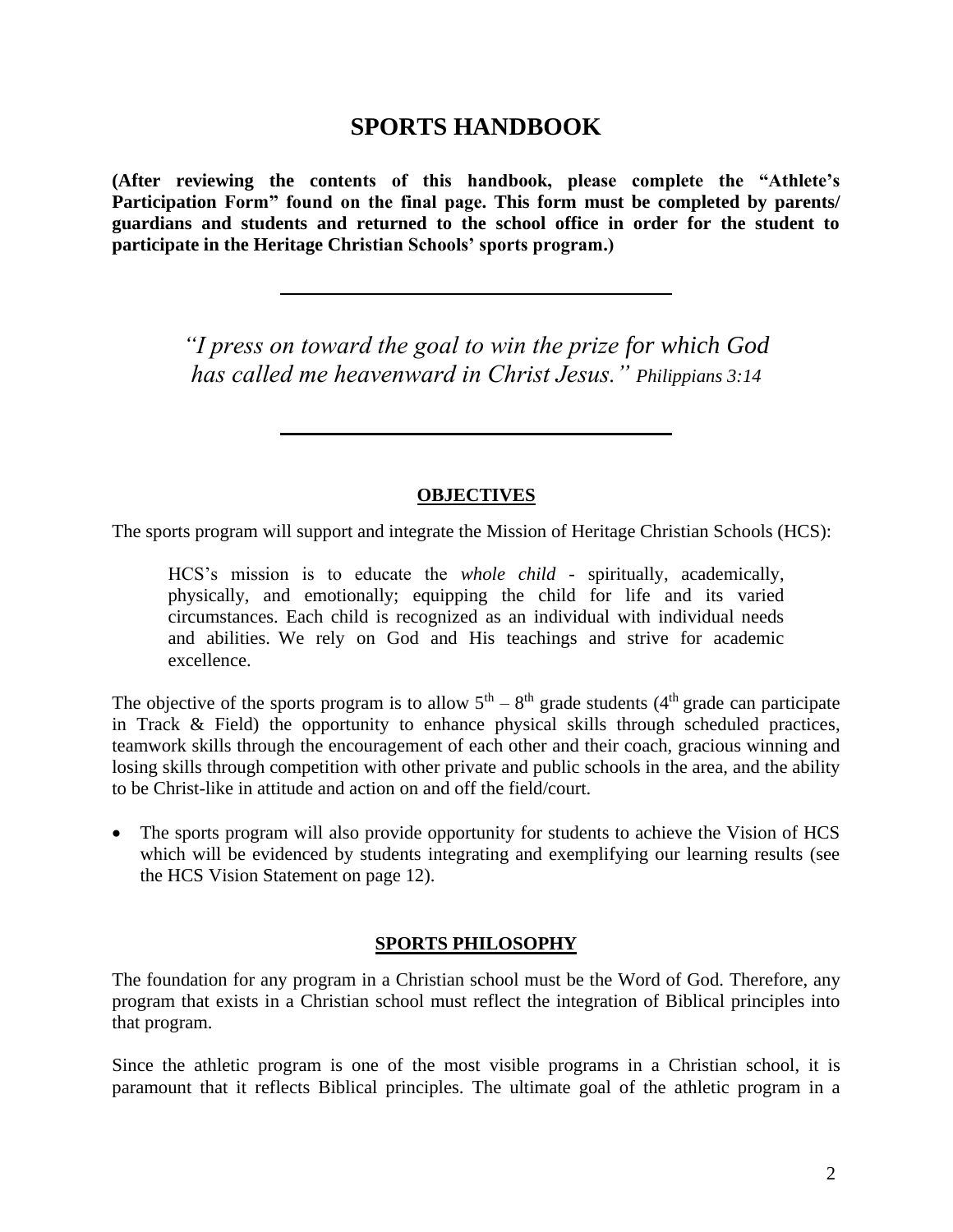Christian school is synonymous with the Christian walk; that being, "to be conformed in the image of Jesus Christ" (Romans 8:29).

Athletics are a microcosm of life. Actions displayed on the field or on the court are often the same attitudes and actions which would be displayed in real life situations. There must be a difference between a secular approach to athletics and a Christian approach. Certain segments of our society appear to be caught up in the win-at-any-cost syndrome. This attitude can sacrifice not only the needs of those athletes involved for the success of the program, but can lose the primary importance of athletics which is to do the following:

- Provide each athlete with the opportunity to initiate, grow, and mature in his or her personal relationship with Jesus Christ.
- Foster vital relationships among team members coming from a team concept and direct leadership of the coach with Christian values.
- Provide simulations of life situations under a controlled set of circumstances in which spiritual values and attitudes can be nurtured and tested.
- Have a commitment to excellence in each particular sport undertaken.
- Realize that athletics are a means to an end, and not an end in themselves.

Winning in the eyes of the world is usually different than winning in God's eyes. God's interest in winning concerns our attitudes. These attitudes and their accompanying actions are fostered by focusing upon, and living out, the following two Scriptural principles:

1. Whatever you are doing in your athletic performance you are to do it with the total release of all mental and physical abilities and your emotional energies.

*Colossians 3:23: "Whatever you do, do it heartily as for the Lord, and not for men.*" "Whatever" means anything we do, including athletic participation. "Heartily" refers to your mental and physical abilities as well as your emotional energies. "As unto the Lord" means that we should perform as if Jesus Christ were our only audience.

2. You are to totally represent Jesus as Lord by saying and doing those things that He would have you say and do.

*Colossians 3:17: "And whatever you do in word or deed, do all in the name of the Lord Jesus, giving thanks through Him to God the Father."* Attitudes will reproduce themselves in actions.

These two Scriptural building blocks can be the foundation for truly winning in life as well as in athletics. While striving for victory and success through mastery of skills, adherence to the rules, and a sense of fair play, young athletes should remember that God looks past the outward signs and looks directly on the heart attitude.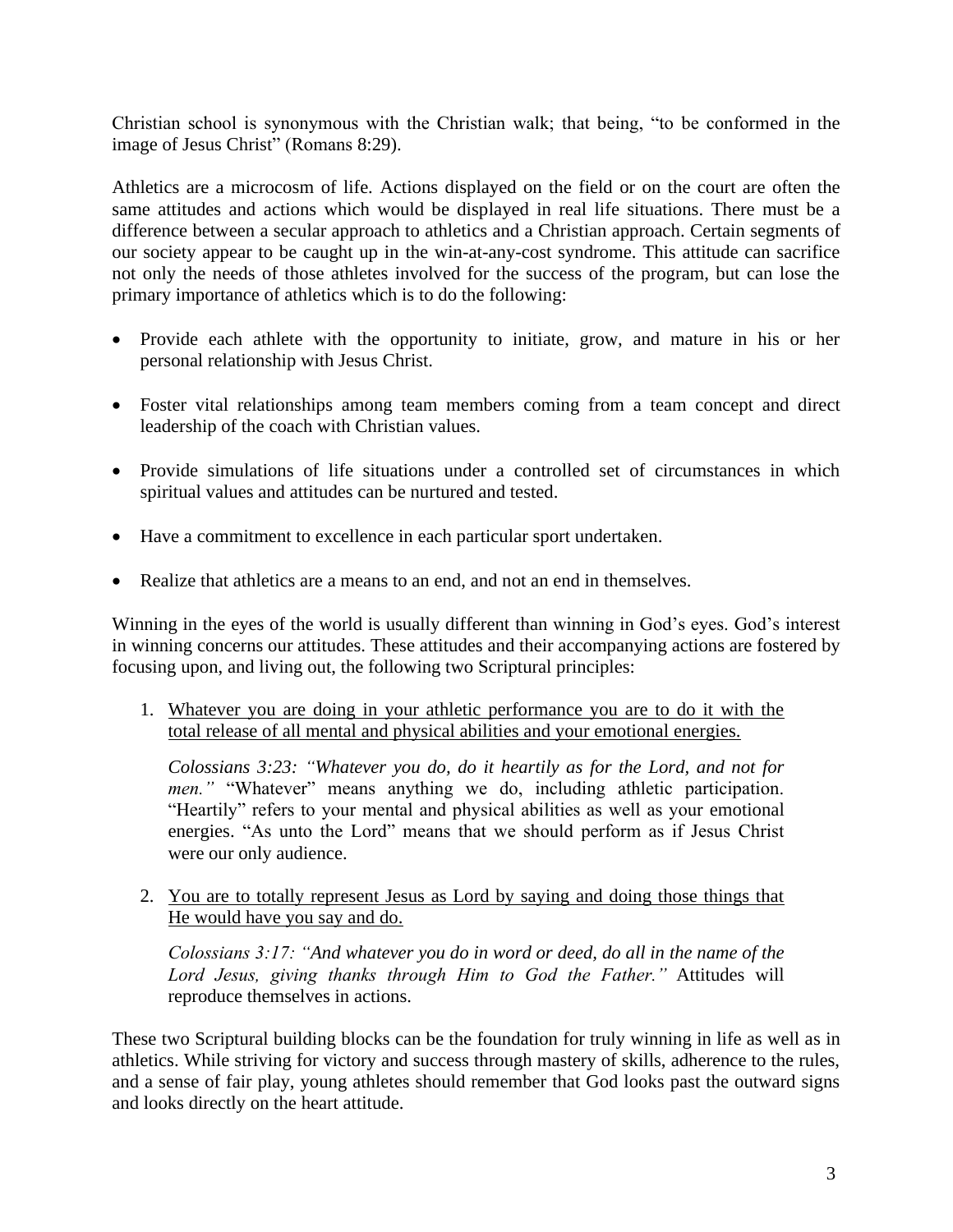Winning is applying God's attitudes and actions through the medium of athletics and working toward that which will better "conform us to the image of His Son."

Athletics are a major part of American life today. Like everything else in the life of a Christian, athletics must be kept in proper balance. It should not be given an inordinate amount of time, energy, and attention. The Christian approach to athletics stems directly from the school's Christian Philosophy of Education, which is foundational to everything that is done in the school.

Athletics is a unique setting which affords each athlete the opportunity to more fully develop Christian character qualities that are taught in the classroom. We want our athletes to possess these positive Christ-like character qualities and to express them openly during competition. We are primarily interested in building eternal values in our athletes; therefore, we want to stress attitudes and actions in relation to God's Word.

#### **GENERAL INFORMATION**

#### • **Student Eligibility**

Student eligibility for the HCS sports program consists of the following:

- **Example 1** Student is to be enrolled in  $5<sup>th</sup> 8<sup>th</sup>$  grade (4<sup>th</sup> grade can participate in Track & Field) at HCS. For full participation, student must not be academically deficient on last report card.
- Student must not be on academic probation.
- Student must not be suspended or be under a discipline program which restricts participation in extra curricular activities.
- Once tryouts have been established and a sports team has been selected, no other student can join that team after the first game of the season. In certain cases, some children, due to parent job situations, are only able to be at school the second half of each year. In these cases, they are allowed to join a sports team after arriving.
- When a student is absent, he/she has an equal number of days to make up his/her work. He/She is allowed to play sports during his/her return, even though he/she has not made up all of his/her work. The exception to this is if the student has exceeded the days to have his/her work completed. For example, if he/she returns after being absent for two days, he/she cannot play sports after two days unless his/her makeup work is complete.

#### • **Academic Deficiency and Probation**

- In order to participate in sports, a student must maintain a **2.0 GPA** or higher.
- **Eligibility will be ascertained and evaluated at the end of each grading period (status on** RenWeb or report card).
- If a student falls below a **2.0 GPA** at the end of a grading period, he/she cannot participate in any school sport until a **2.0 GPA** is achieved. Information on the grading system can be found in the Academy and Junior High Parent Handbook.
- Checking on grade progress during a grading period will be the responsibility of the student and administration.
- During a student's ineligibility, he/she is expected to participate in all practices and attend all games as a member of the team.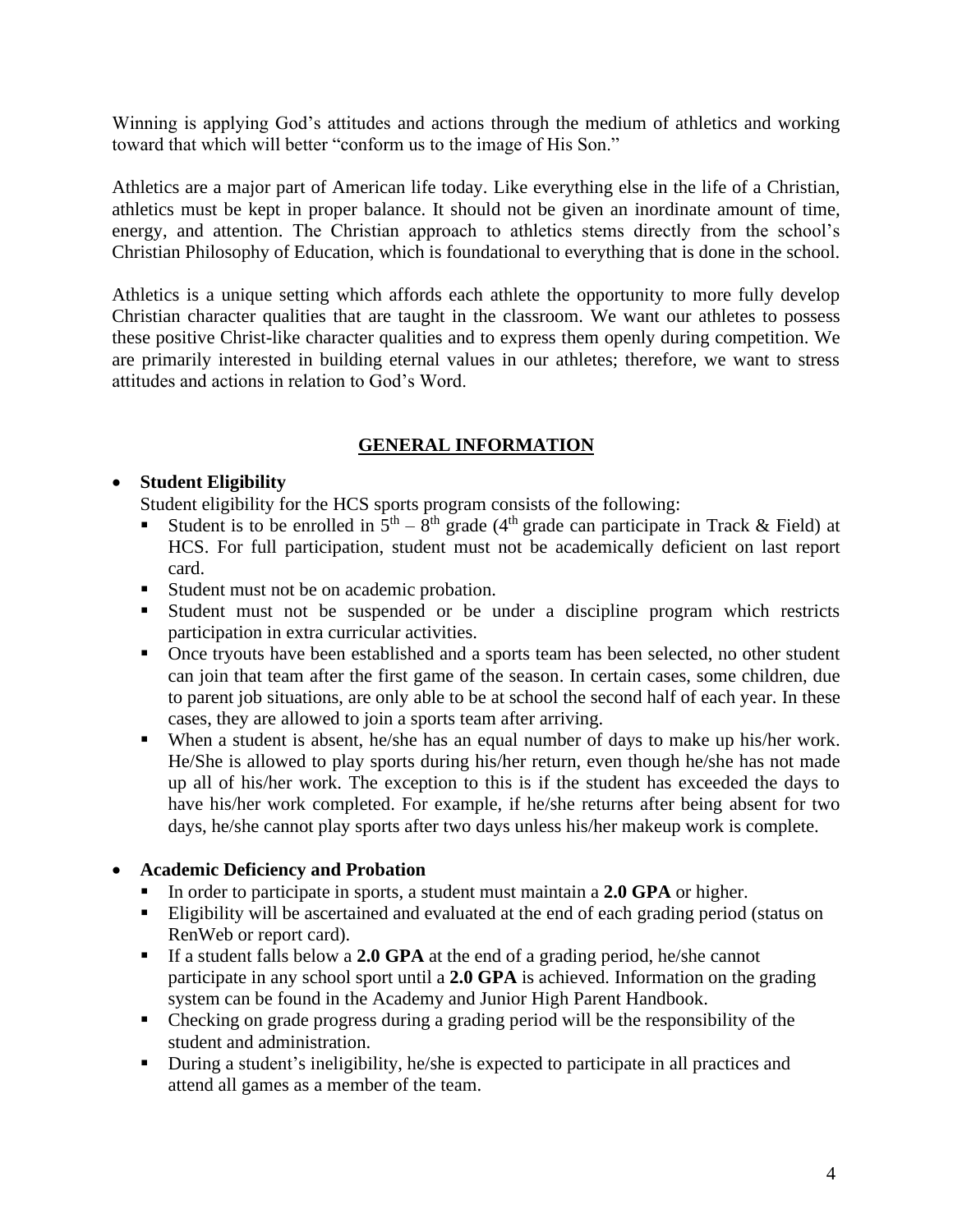#### • **Attendance**

- Athletes must be at all games and practices.
- When a student is absent from school, he/she may not play in the game on that day.
- If a student is at school but will not be able to attend practice or a game, the parent is to provide a written note to the coach or Athletic Director.
- Unexcused absences will result in the following:
	- One (1) unexcused absence warning
	- Two (2) unexcused absences next game suspension
	- Three (3) unexcused absences expulsion from the team
- Being late to practice is unacceptable. Three tardies can lead to removal from the team.

#### • **Uniforms**

Athletes will be provided a uniform for each sport played. Athletes are responsible for being in full uniform on game day.

Spandex athletic sports shorts can only be worn underneath a school uniform, as long as they are black.

Athletes are not permitted to wear shirts under their jersey, unless it is a black compression shirt.

#### • **Transportation**

- Away games
	- o The school, through volunteer parents, will provide transportation to and from school for away games. After a game, any remaining students need to be returned to HCS. Drivers may not stop for food or do errands on the way to or from an away game.
- Tournaments
	- o Parents will provide transportation to and from their homes.

#### • **Fees**

A sports fee of \$50.00 for each sport will be charged to the parent's FACTS account.

#### • **Awards**

At the end of each season, awards to honor the athletes will be given. Athletes on each team will vote for a Most Inspirational Player and Most Improved Player.

#### • **League**

HCS participates in the Christian Athletic League.

#### • **Discipline**

When the Athletic Director is aware of any of the following misconduct, a one-game suspension will be placed on the player(s):

- Abusive and/or vulgar language
- Leaving the bench in anger (without permission from the coach)
- $\blacksquare$  Fighting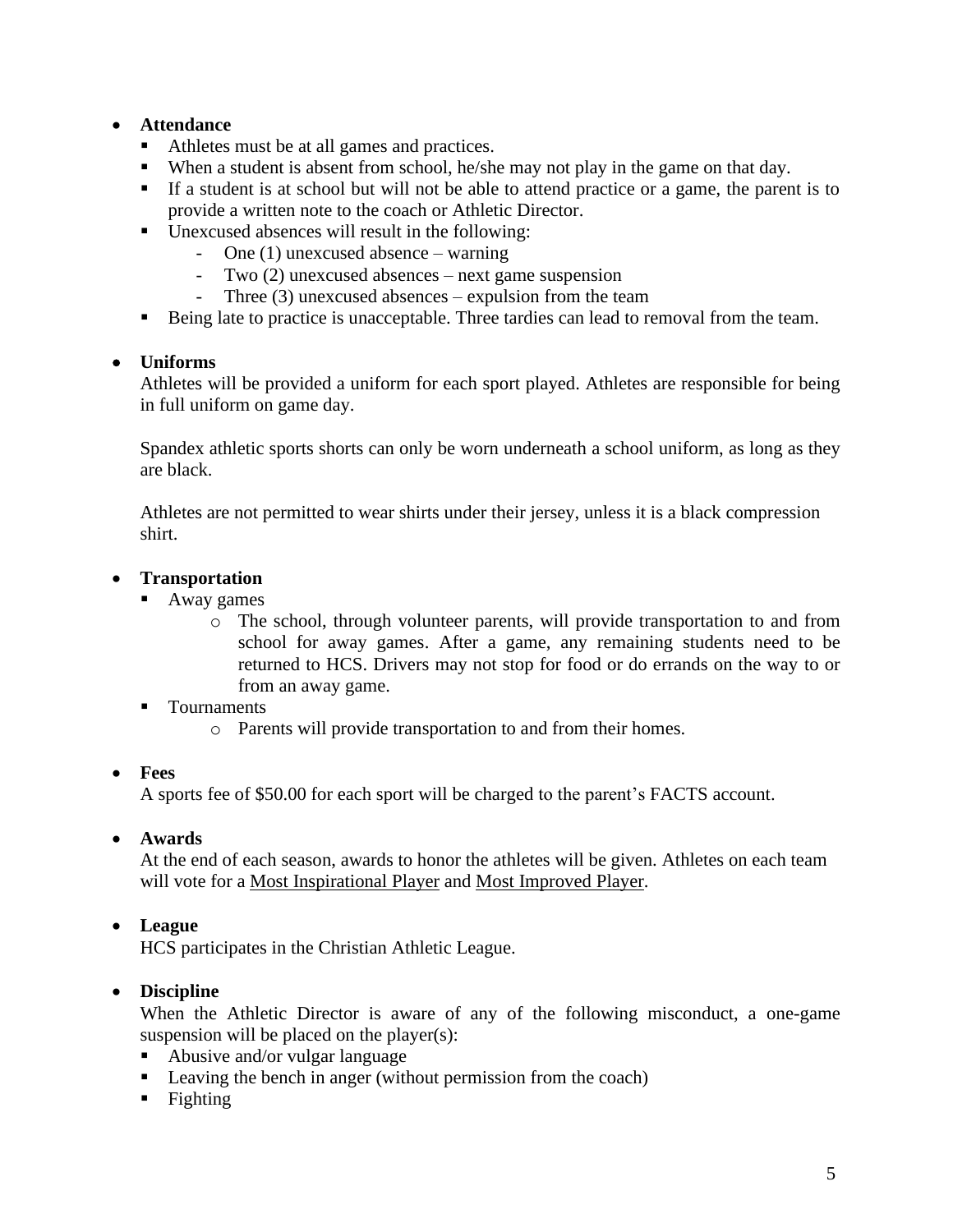#### • **School Suspension**

If a student is suspended from school for any reason on the day of game, he/she cannot play in that game that day. Therefore, if a suspension does not occur on game day, the student is free to play.

#### **GENERAL AND GRADE-LEVEL SPORTS OBJECTIVES**

#### • **Good Sportsmanship**

- Coaches, athletes, parents, and fans are to have conduct and attitudes which reflect the high standards of HCS at all practices, games, and tournaments.
- Students are expected to play competitively while remaining encouraging to both their own teammates and the opposing team.
- Parents will read the HCS "Parent's Sports Standards." They will indicate that they have read the standards by initialing and signing the consent form.
- Athletes will read HCS "Athlete's Sports Standards." They will indicate that they have read the standards by initialing and signing the consent form.
- Abusive and vulgar language are not acceptable.
- Referees and coaches are to be treated with respect. Do NOT approach them before, during, or after a game. Concerns may be written and given to the Athletic Director.

#### • **Fifth Grade**

The emphasis of  $5<sup>th</sup>$  grade sports is to introduce athletes to competitive sports. Athletes will develop good sportsmanship, become a team player, and improve skill levels. In  $5<sup>th</sup>$  grade everyone plays, though not necessarily the same amount of time. Teams are heterogeneous, involving students with all skill levels. There will be no cuts unless there are not enough coaches for teams for all students. Some tournaments will be played.

#### • **Sixth Grade**

In 6<sup>th</sup> grade, athletes will learn advanced game skills. Athletes will continue to develop good sportsmanship, be a team player, and improve skill levels. Everyone plays, though not necessarily the same amount of time. Players will be put on teams according to ability. Team selections will be done by the coaches and Athletic Director, with input from the administration. Cuts are not made at  $6<sup>th</sup>$  grade level unless there are not enough coaches to accommodate all students who wish to participate. More tournaments are played at this level.

#### • **Junior High**

The emphasis of Junior High sports is to compete at as high a level as possible. Competition is within our league as well as tournaments. Athletes will prepare for High School sports. Athletes continue to develop good sportsmanship, be a team player and improve skill level. When multiple teams are possible, teams will be established according to ability regardless of student grade level. Team selection will be done by the coaches and Athletic Director, with input from the administration. Players will not necessarily play the same amount of time and in some cases may not get playing time in every game. Cuts are not made at Junior High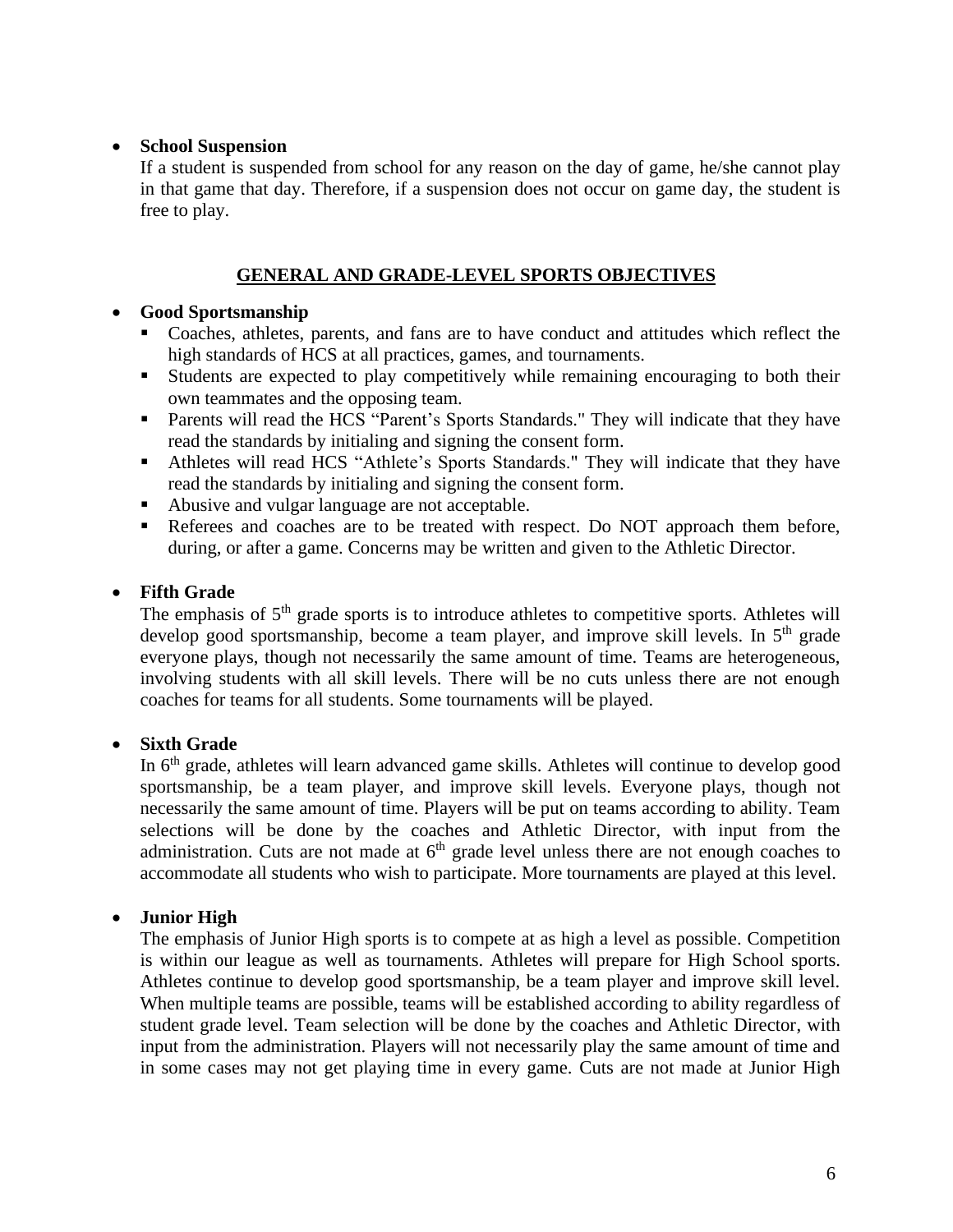level unless there are not enough coaches for the students who wish to participate. Tournaments are played throughout the season at this level.

#### • **Tryouts**

As mentioned above, in the event that coaches are not available to staff teams for all students who wish to participate, HCS will institute a system of tryouts and make cuts.

#### **COACHES**

#### • **Requirements**

To insure that HCS coaches meet the standards set by the school, we request that all coaches be Christian and meet the following requirements:

- Fill out an application
- **■** Interview with the Athletic Director and/or an Administrator
- Proof of completion of a course in First Aid/CPR

All coaches will need to complete the fingerprinting process for clearance to work with students. HCS will pay for the fingerprinting service.

Coaches are encouraged to attend the Academy & Junior High Awards ceremony for their team at the end of the season (see HCS calendar for dates). Coaches are welcome to plan and organize an end of season party (and any other athlete recognition) for their team.

#### • **Guidelines for Coaches**

Like everything else in the life of a Christian, athletics must be kept in proper balance. The Christian approach to athletics stems directly from the school's Christian Philosophy of Education, since it is foundational to everything that is done in the school.

Of particular importance to this process is the role of the coach. Each person filling the role of coach for HCS should be thoroughly familiar with the school's philosophy. As administrators, teachers, and coaches, we are to be thoroughly taught by the Holy Spirit so that our lifestyle might influence each athlete to see life from Christ's point of view. As a coach, it is important to realize that this position of authority and responsibility must be carried out in a Biblical fashion.

Athletics is a unique setting which affords each athlete the opportunity to more fully develop Christian character qualities that are taught in the classroom. We want our athletes to possess these positive Christ-like character qualities and to express them openly during competition. We are primarily interested in building eternal values in our athletes; and, therefore, we must stress attitudes and actions in relation to God's Word.

The attitude and approach of the coach is crucial in Christian athletics. Coaches are to ensure that all competitions are begun with prayer, emphasizing that all abilities are God-given, and praying that each athlete would release his total energies into his performance on the field/court. The coach sets a proper tone for the team, the fans, and the school. It is important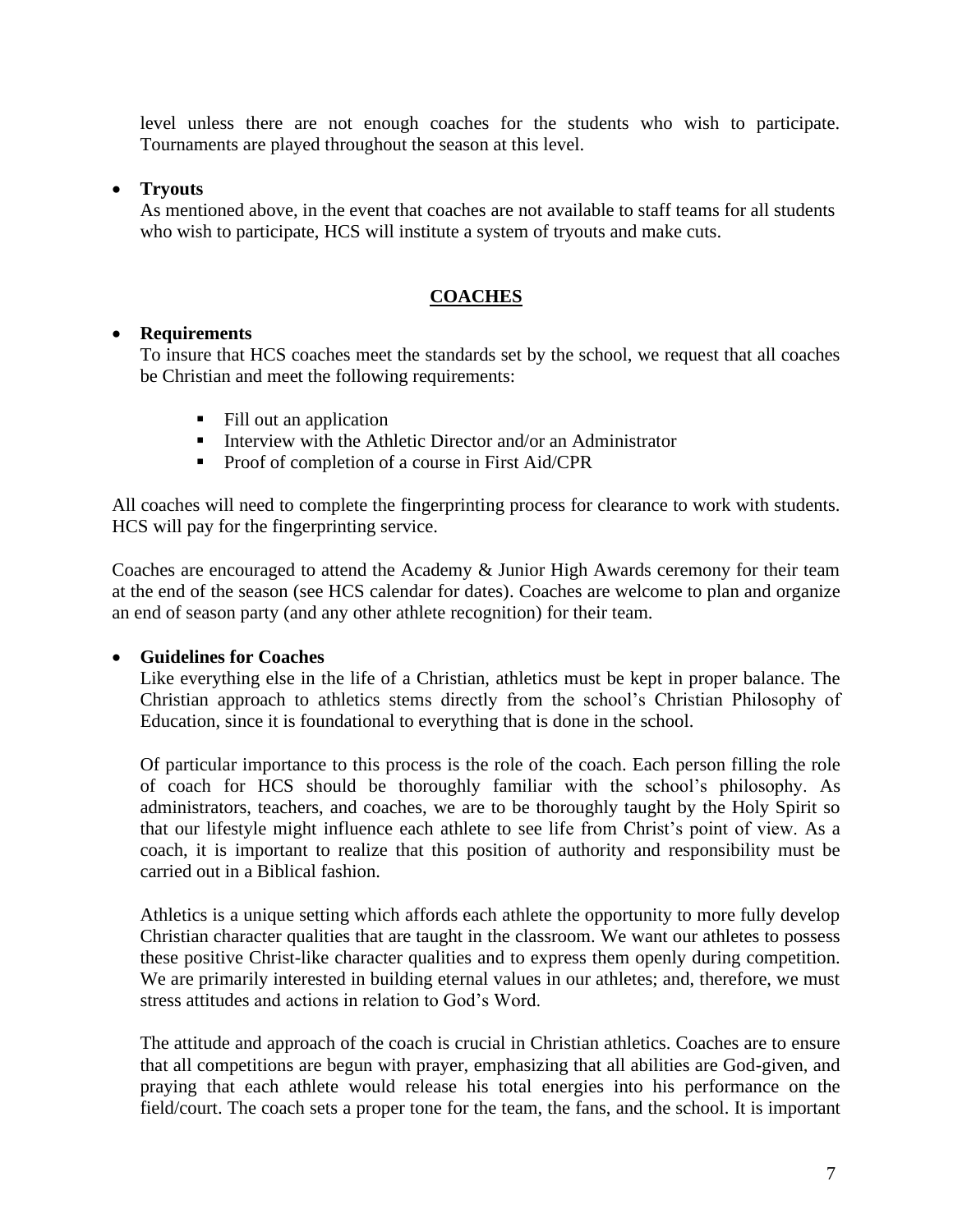that his/her conduct and influence consistently promote and embody a Christian approach. Coaches are to understand and teach that the goal of athletics is the same as the goal in life: to become conformed to the image of Christ (Romans 8:29). The goal of conforming to the image of Jesus Christ is one which requires the coach's total allegiance. Athletes should be led to believe that winning doesn't always mean who has the greater score. Below are examples of spiritual victory and spiritual defeat.

#### • **Examples of Spiritual Victory:**

- To demonstrate the fruit of the Spirit during normal and stress situations. A Christian coach or athlete should always be under the control of the Holy Spirit, or quickly correct his mistakes using Biblical principles.
- To lead a team member or an opponent to a saving knowledge of Jesus Christ.
- To learn how to trust God for everything.
- To develop a personal relationship with God by prayer and Bible reading.
- To praise God for physical victories because every good thing comes from Him.
- To treat our bodies well and use proper health practices because God created our bodies to serve Him.
- To submit to the rules of the game and the officials who enforce the rules because God has directed Christians to be submissive to authority.
- To praise God for physical defeats by understanding that God is good and perfect in His will.
- To develop the understanding of the need to present oneself as a living sacrifice unto God, serving Him presently in athletics, and to continue serving Him in all that is done for an entire lifetime.
- To give a total release performance by giving 100% for Christ.

#### • **Examples of Spiritual Defeat**

- To use grotesque language toward opponents, referees, fans, or other coaches.
- To belittle an opponent. This is damaging because both teams have the same worth, being created in the image of God.
- To allow winning to dominate the life of the team or the life of an individual. This MUST be reserved for Christ alone!
- To intentionally break the rules of the game or use foul tactics to gain desired results.
- To destroy or mistreat athletic equipment, locker room facilities, or, worse yet, to exploit athletes.
- To become angry to the extent of losing one's temper or becoming uncontrolled.

#### • **Measures to Help Develop Spiritual Victory**

- **EXECUTE:** Before each game, conduct team devotionals which are aimed towards instructing athletes in their Christian service to God as athletes.
- Conduct team prayer meetings before each game. Meet with Christian school parents for devotional before games.
- Encourage athletes, themselves, to be leaders in preparing and leading the team devotionals and prayer times.
- Provide opportunities for athletes to volunteer to share their personal testimonies as to what God is doing in their lives through athletics. Perhaps this could be done before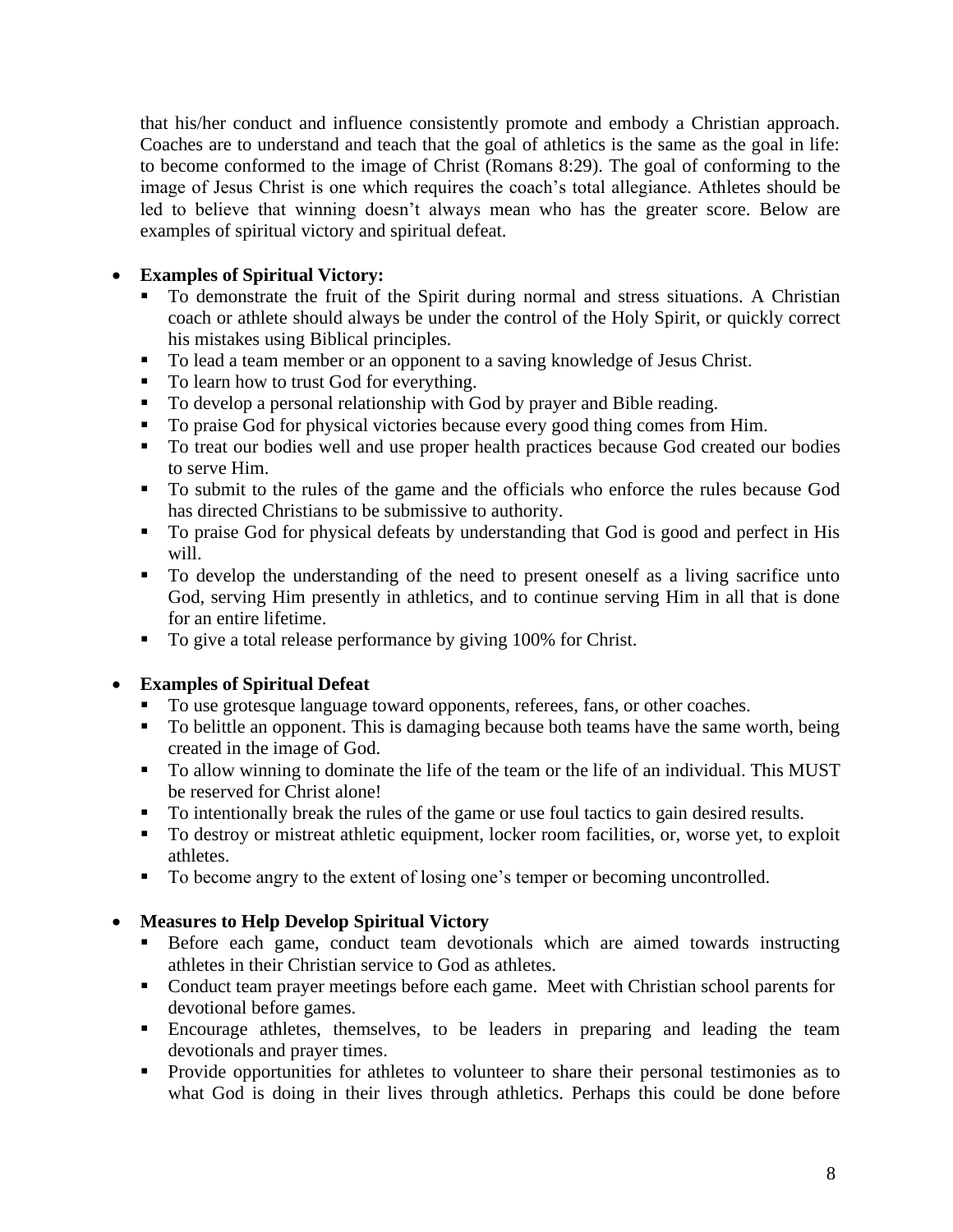students in a chapel service led by the Athletic Department, or, perhaps brief testimonies could be given in morning faculty devotions.

■ As Christian athletes, have the team visit other Christian schools or churches to give testimony of what God is doing in their lives.

#### **STATEMENT OF FAITH**

At Heritage Christian Schools (HCS), we believe:

- 1. We believe the Bible to be the inspired, the only infallible, authoritative, inerrant Word of God (2 Timothy 3:16, 2 Peter 1:21).
- 2. We believe there is one God, eternally existent in three persons-Father, Son, and Holy Spirit (Genesis 1:1, Matthew 28:19, John 10:30).
- 3. We believe in the deity of Christ (John 10:33), His virgin birth (Isaiah 7:14, Matthew 1:23, Luke 1:35), His sinless life (Hebrews 4: 15, 7:26), His miracles (John 2:11), His vicarious and atoning death (1 Corinthians 15:3, Ephesians 1:7, Hebrews 2:9), His Resurrection (John 11:25, 1 Corinthians 15:4), His Ascension to the right hand of God (Mark 16:19), His personal return in power and glory (Acts 1:11, Revelation 19:11).
- 4. We believe in the absolute necessity of regeneration by the Holy Spirit for salvation because of the exceeding sinfulness of human nature, and that men are justified on the single ground of faith in the shed blood of Christ, and that only by God's grace and through faith alone are we saved (John 3:16–19, 5:24; Romans 3:23, 5:8–9; Ephesians 2:8–10; Titus 3:5).
- 5. We believe in the resurrection of both the saved and the lost; they that are saved unto the resurrection of life, and they that are lost unto the resurrection of condemnation (John 5:28–29).
- 6. We believe in the spiritual unity of believers in our Lord Jesus Christ (Romans 8:9, 1 Corinthians 12:12–13, Galatians 3:26–28).
- 7. We believe in the present ministry of the Holy Spirit by whose indwelling the Christian is enabled to live a godly life (Romans 8:13–14; 1 Corinthians 3:16, 6:19–20; Ephesians 4:30, 5:18).
- 8. We believe that the term *marriage* has only one meaning: the uniting of one man and one woman in a single, exclusive union, as delineated in Scripture (Genesis 2:18–25). We believe that God intends sexual intimacy to occur only between a man and a woman who are married to each other (1 Corinthians 6:18, 7:2–5; Hebrews 13:4). We believe that God's command is that there be no sexual intimacy outside of or apart from marriage between a man and a woman.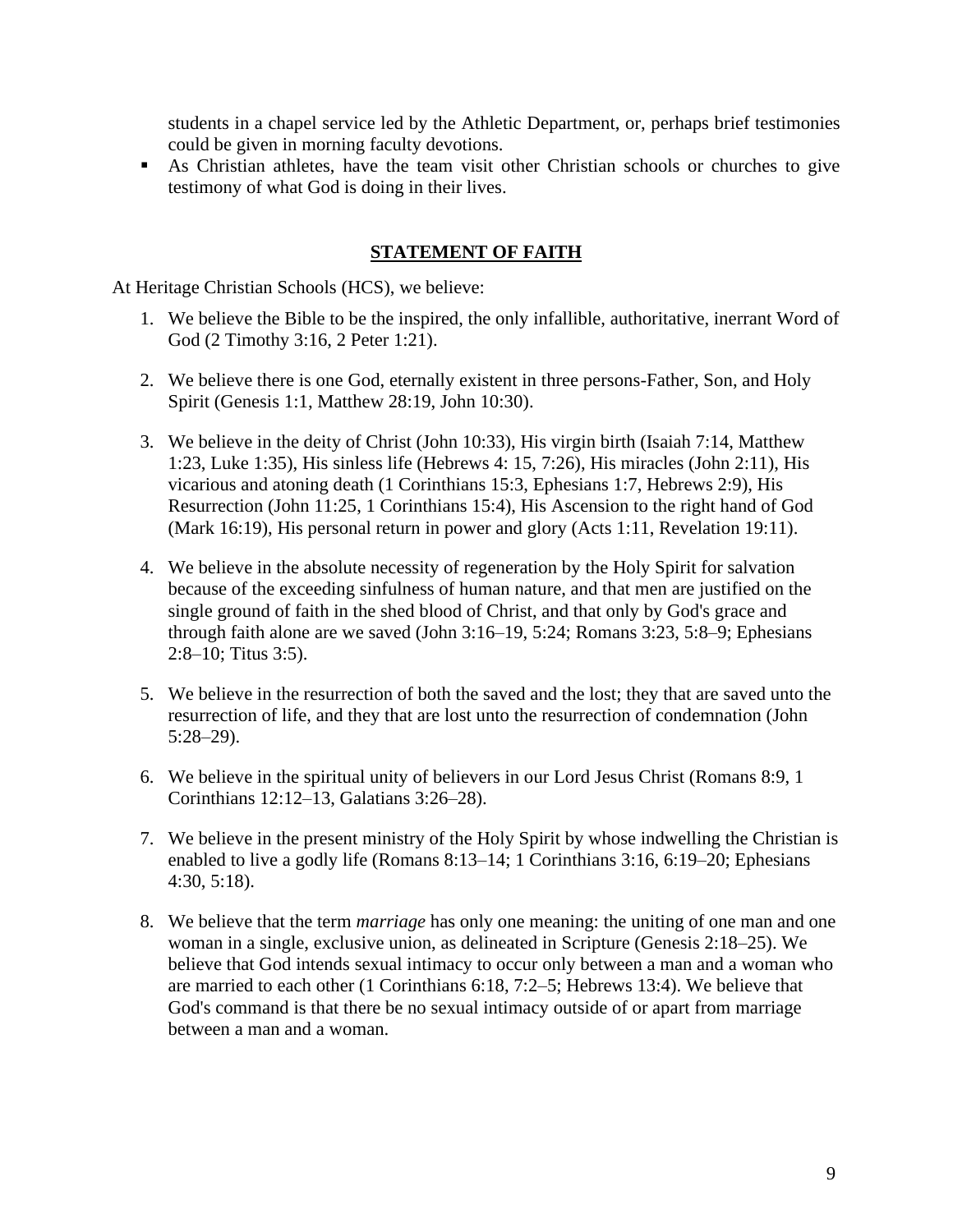9. We believe that God wonderfully foreordained and immutably created each person as either male or female in conformity with their biological sex. These two distinct yet complementary genders together reflect the image and nature of God (Genesis 1:26–27).

Students at HCS are exposed to these Biblical principles through our Bible curriculum, chapel times, and most importantly through the lives of the teachers and staff at school. We believe an exposure and awareness of these principles and the life values they teach are of critical importance in a child's life. However, students are never placed in a situation of mandatory decision-making nor are they pressured in any way, expressed or implied, into acceptance of these principles.

#### **PHILOSOPHY OF EDUCATION**

We believe in educating the whole child - spiritually, academically, physically, emotionally; equipping the child for life and its varied circumstances. Educating the child is equipping the child to process information spiritually (Statement of Faith), mentally, physically, and emotionally. Learning is not a goal within itself, but the child develops the skills needed to learn so that in any setting in life, he/she would have the skills to achieve.

In an atmosphere of discipline and love, we present academic skills and spiritual truths to the child. We believe the Bible is the supreme and final authority in all matters (Statement of Faith). All instruction is given in a Christ-centered environment by individuals modeling Christ and integrating the scriptures. *II Timothy 3:16-17*

Each child is recognized as an individual with individual needs and abilities. Material, whether it is spiritual or academic, is presented with respect to this uniqueness. Individual responsibility to parents, teachers, country, and God is taught and encouraged. Each child was created in the image of God (Statement of Faith). Each child is different, and that individuality is fostered. *Psalms 139:14*

We succeed in our task of educating the child if the child can interact positively with his/her peers, teachers, and parents. Education is not just for the classroom. Education is meant to equip the child with skills that transfer into all aspects of life (Statement of Faith). This is successful when the principles are not just internalized, but are interactive in life's experiences. *II Corinthians 13:11*

We succeed in our task of educating the child if the child experiences the love of Christ such that this world and our place in it are understandable and meaningful. The successful product of HCS is not the student who can just answer questions, but one who has the skill and learning experiences to find information, analyze data, solve problems, and make proper choices in life. *I Timothy 4:12*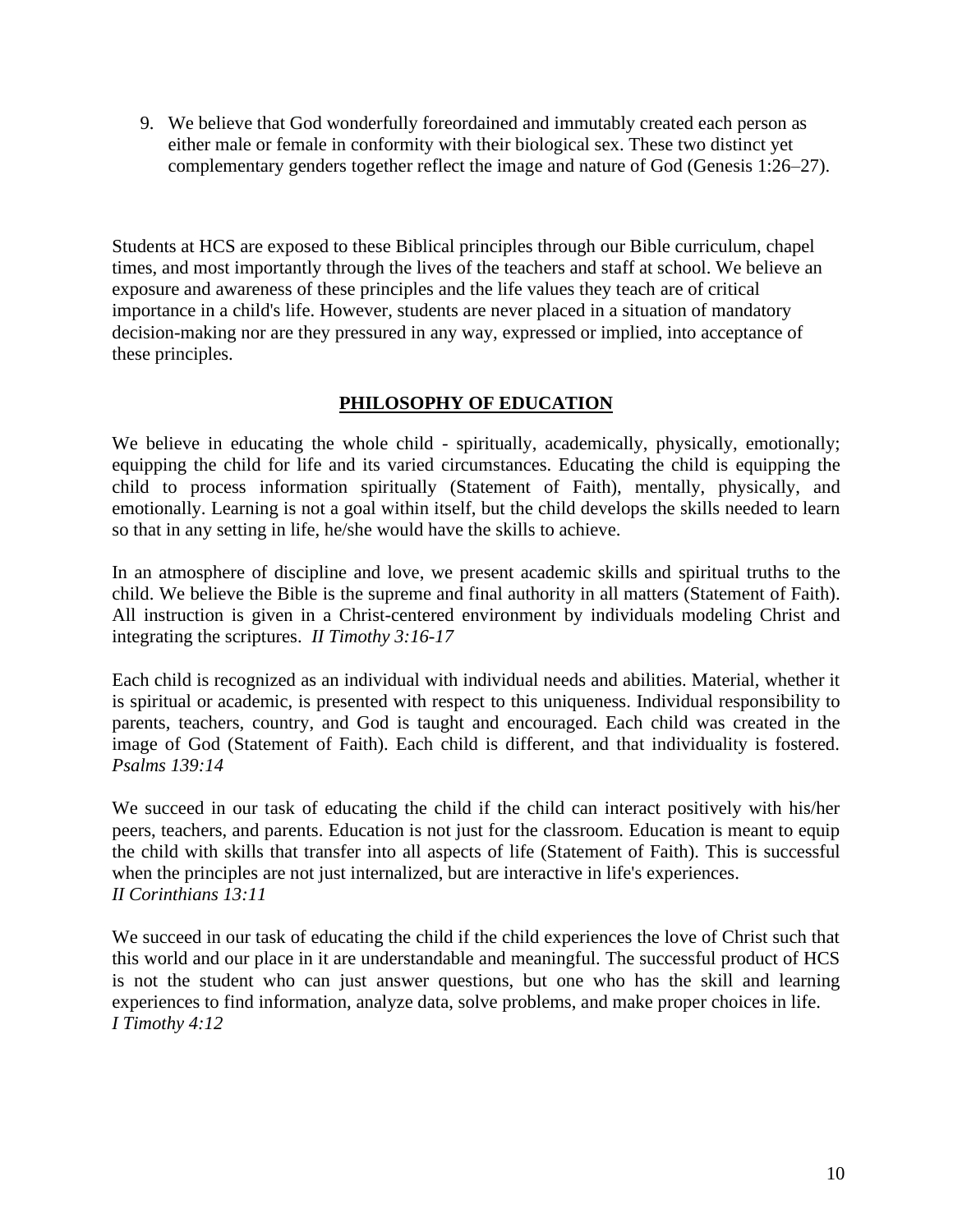#### **MISSION STATEMENT**

HCS's mission is to educate the *whole child* - spiritually, academically, physically, and emotionally; equipping the child for life and its varied circumstances. Each child is recognized as an individual with individual needs and abilities. We rely on God and His teachings and strive for academic excellence.

#### **CORE VALUES**

In order for HCS to create an educational institution that impacts a child in all areas of his or her life, the following set of guiding principles and values will guide the school's practices in fulfilling its mission:

We **CARE** for our students.

- **C** HCS will **CHALLENGE** students to **CHOOSE CHRIST** as the center of their lives, and grow them and our school in the Lord.
- **A** HCS will **ACHIEVE** a safe and encouraging environment which provides the opportunity for academic excellence while meeting the individual needs of our students.
- **R** HCS will **REACH** beyond the boundaries of our school to partner with parents and to minister to our community.
- **E** HCS will **EVALUATE** today based upon yesterday's experiences and tomorrow's dreams.

#### **VISION STATEMENT**

Our mission to educate the whole child – spiritually, academically, physically, and emotionally – is evidenced by students integrating and exemplifying our vision and learning results. If HCS serves its students effectively:

- HCS students will be **Christ-like** in attitude and action.
- HCS students will be academic achievers who, through ability and effort, are **capable** for life and work in the 21st century.
- HCS students will be **cooperative** workers and leaders skilled in teamwork and social skills.
- HCS students will be **courteous** and respectful of others, self, and property.
- HCS students will be decision-makers, **cognizant of choices and consequences**, using their own principles and the appropriate counsel of others to guide them.
- HCS students will be **critical thinkers**, ready for the analysis, evaluation, and synthesis necessary for life in the  $21<sup>st</sup>$  century.
- HCS students will be **committed** to attaining and maintaining a life-long passion for learning and using that learning/passion to help others in the community.
- HCS students will be effective **communicators**, both oral and written, fully utilizing new technology

#### **STATEMENT OF NON-DISCRIMINATION**

HCS does not practice any form of discrimination expressed or implied in regards to race, color, creed, religion, or ethnic origin. This policy is held in accordance with the beliefs of Heritage Bible Church (*Romans 2:11 -* "There is no preferential treatment with God."), in accordance with the moral conscience of the School Board, and in compliance with the directives of the Association of Christian Schools International (ACSI).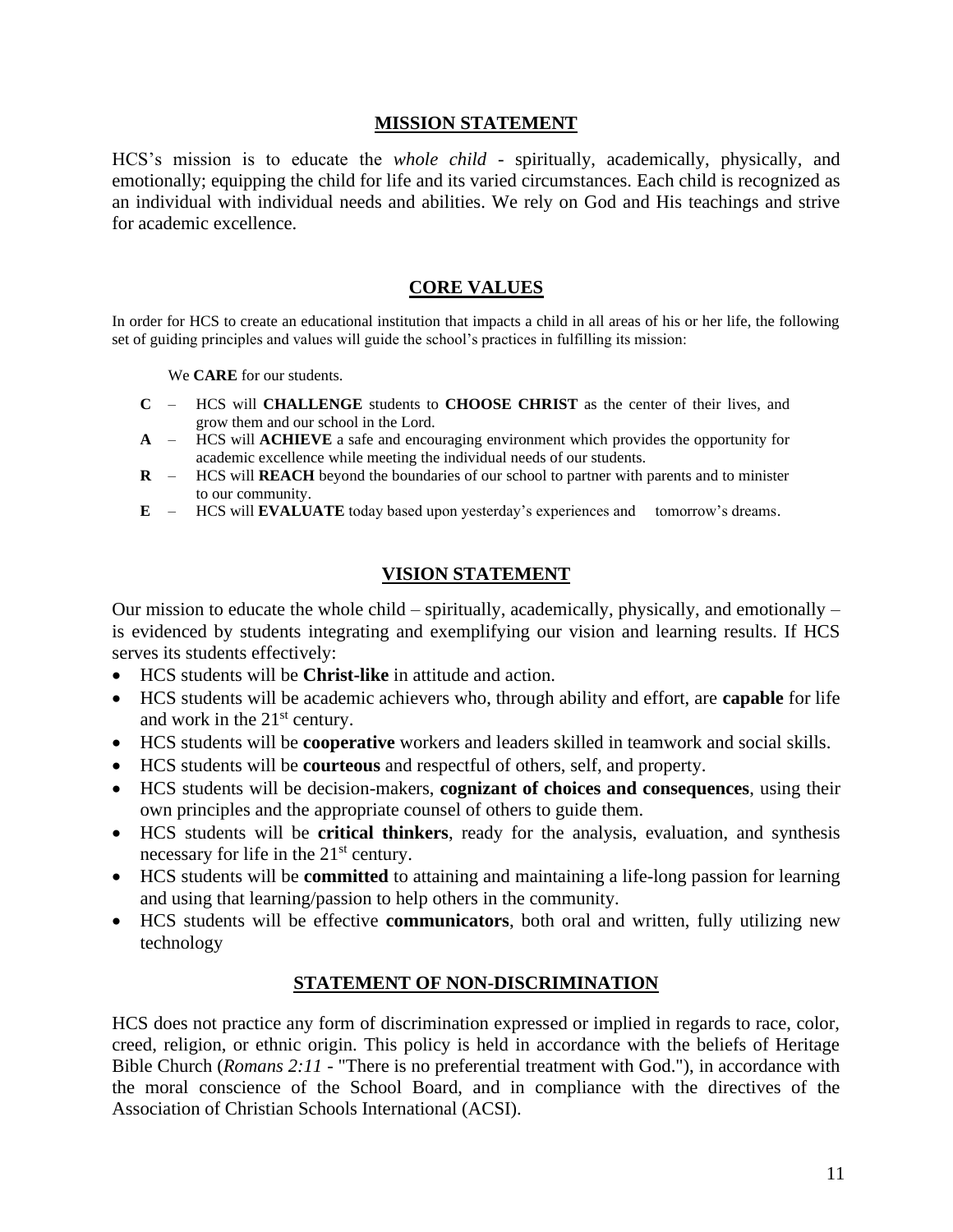#### **Heritage Christian Schools Parent's Sports Standards**

As a parent of a Heritage Christian Schools athlete, I have read and am in agreement with the Vision of the school as it relates to the expected student learning outcomes, the philosophy of sports and the guidelines given for the coaches. I will uphold these philosophical statements and encourage my student to live up to the standards presented.

I understand that the Athletic Director and administration of Heritage Christian Schools make decisions based on the needs of the entire program and all teams involved.

I understand that the decision to have as many teams as there are available coaches and students means that there will be limited practice times.

I understand that the scheduling of practices, games, and tournaments can change. I know that many of the changes are outside the control of Heritage Christian Schools. I agree to make a reasonable effort to accommodate the changes.

I agree to support the coaches and sports program of Heritage Christian Schools in the following ways:

- Appreciate the coaches as they give of their time and efforts to develop students' athletic abilities.
- Work with the coaches by encouraging my athlete to practice diligently and to play to the best of his/her ability.
- Partner with the coaches as they build teams that care for all team members.
- Respect the coaches and their decisions about team play.

I agree to practice good sportsmanship at all sporting events associated with Heritage Christian Schools by doing the following:

- I will be a positive presence, verbally and physically, at practices, games, and tournaments. I will use no abusive or foul language, booing, or inappropriate gestures or actions.
- I will model respect for authority. I will refrain from criticizing officials during and/or after games. Concerns about referees can be taken to the Athletic Director.
- I will be an encourager to all players, coaches, referees, and other parents.
- I will observe the autonomy of the court, playing area, and seating areas of the team/coach.
- I will represent my athlete and myself well by having an attitude and actions that reflect the high standards of Heritage Christian Schools.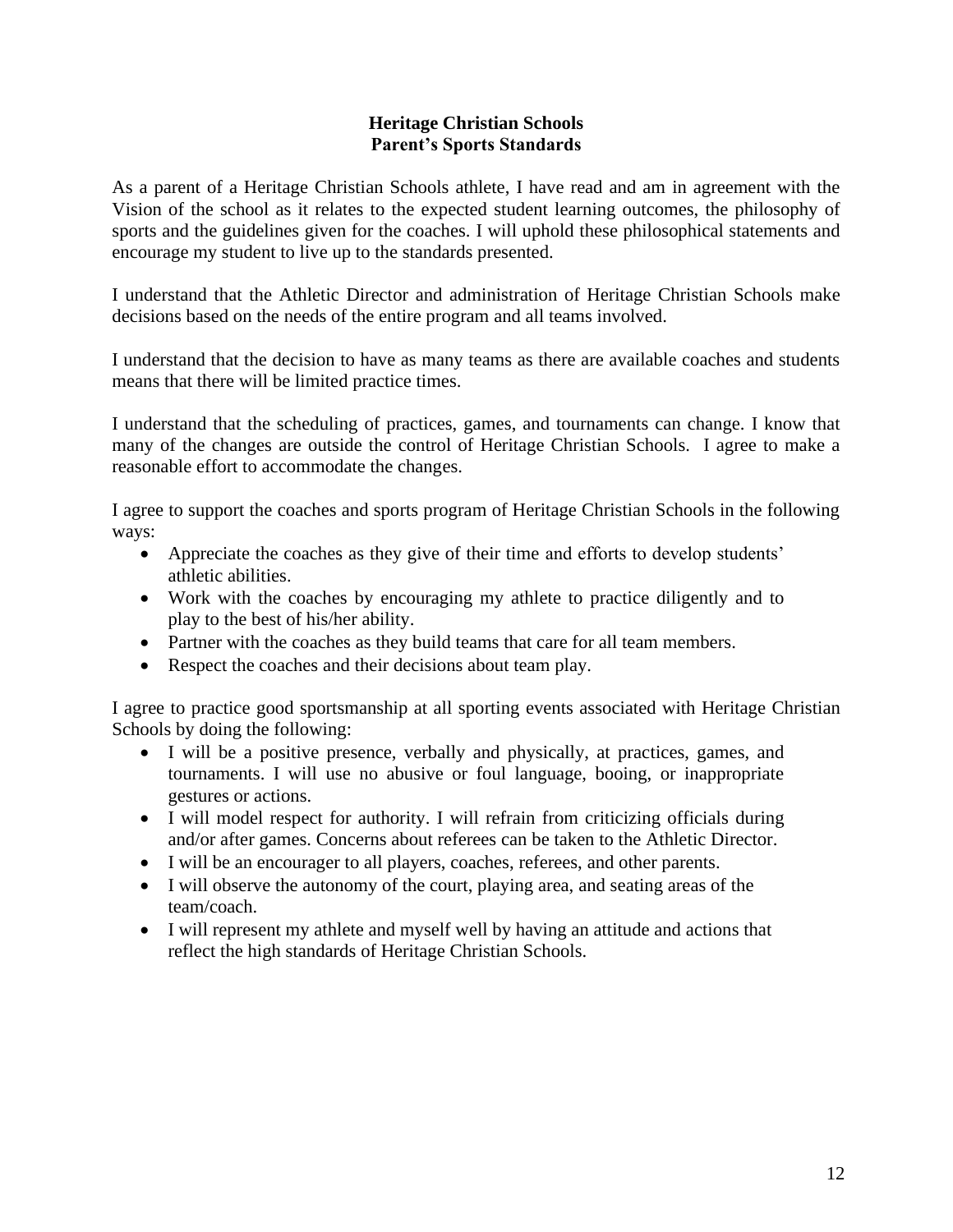#### **Heritage Christian Schools Athlete's Sports Standards**

I understand that all activities at Heritage Christian Schools work to help me grow spiritually, academically, physically, and emotionally. As I grow I will show the following traits:

- I will be **Christ-like** in attitude and action.
- I will be an academic achiever who, through ability and effort, is **capable** for life and work in the  $21<sup>st</sup>$  century.
- I will be a **cooperative** worker and leader skilled in teamwork and social skills.
- I will be **courteous** and respectful of others, self, and property.
- I will be a decision-maker, **cognizant of choices and consequences**, using my own principles and the appropriate counsel of others to guide me.
- I will be a **critical thinker**, ready for the analysis, evaluation, and synthesis necessary for life in the 21<sup>st</sup> century.
- I will be **committed** to attaining and maintaining a life-long passion for learning and using that learning/passion to help others in the community.
- I will be an effective **communicator**, both oral and written.

I understand that participating in the sports program of Heritage Christian Schools is a privilege. I agree to the following to earn the privilege of participation:

- I will maintain the good grades needed to participate. I understand that if I do not achieve at least a C- average on my report card, I cannot fully participate until my GPA is brought up.
- I will be self-controlled and well disciplined at school. I understand that if I am suspended or under a discipline restriction, I will not be allowed to participate in sports.
- I will be responsible to bring all sporting equipment to school on practice days and equipment and uniform on game days.
- I will follow the rules of the school for sports. I understand this means following proper dismissal procedures, changing in the appropriate rest rooms, and being at the designated practice areas at the proper times. If I remain after school, waiting for practice or game, I agree to obey the rules and follow instructions of the After-School staff.

In order to make my sporting life at Heritage Christian Schools a positive experience for my family, I will do the following:

- I will be responsible for taking all flyers, notes, and information immediately to my parent/guardian.
- I will take home a schedule and keep it for planning with my parent/guardian.
- I will discuss with my parent/guardian transportation plans for all away games.
- I will be the one responsible for getting my equipment and uniform to school on the right days.
- I will share with my parents/guardian the good and the hard things that happen during practices, games, and tournaments. I will tell my parents/guardian immediately about any serious concerns I have.

I agree to support the coaches of Heritage Christian Schools in the following ways: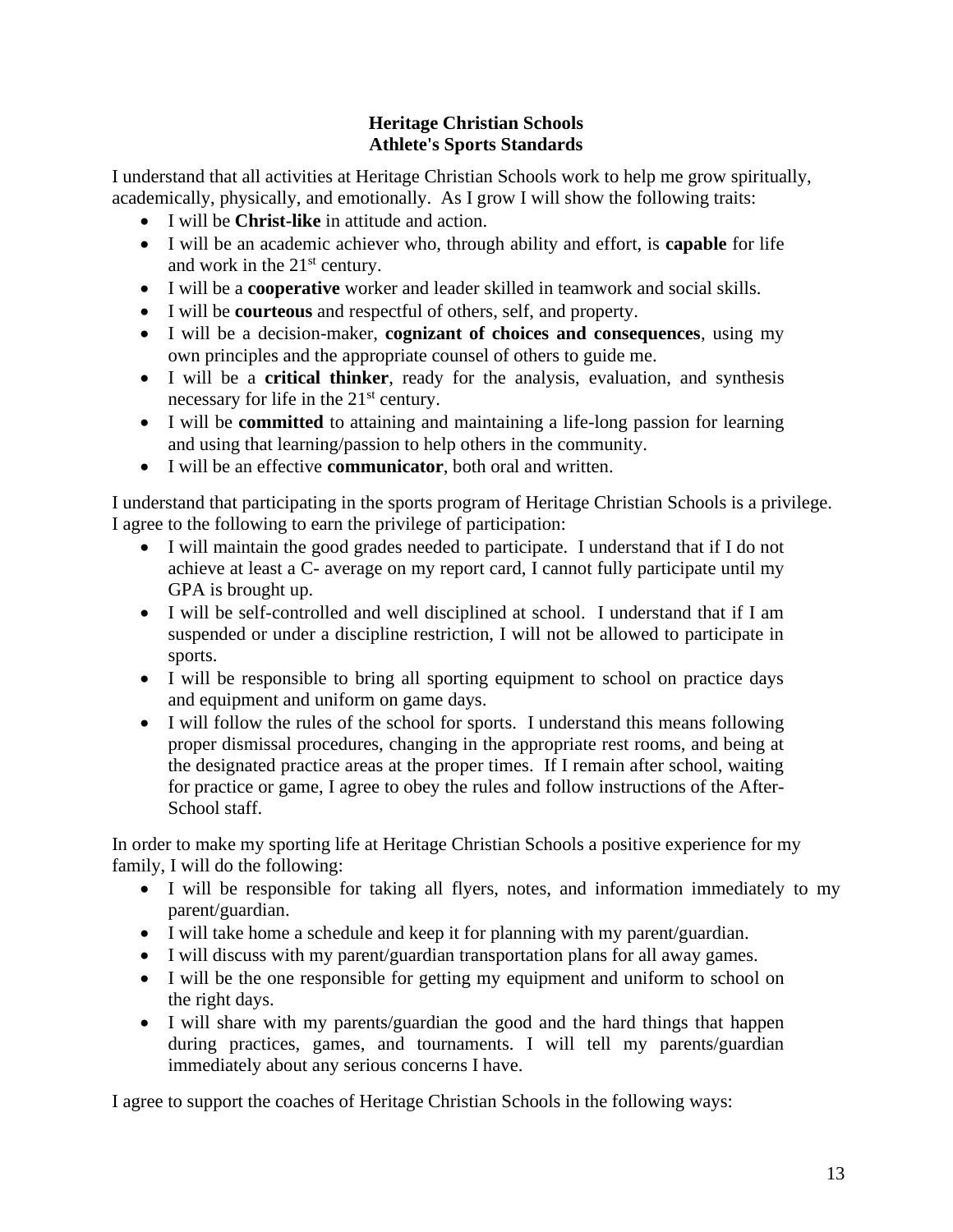- I understand that the coach is in authority over me.
- I will respect the coach and his/her decisions about team play.
- I will appreciate that the coach is giving his/her time and efforts to help me and my team.
- I will participate with the coach in all prayer times and devotionals led by the coach at practices, games, and tournaments.
- I will work with the coach by practicing diligently and playing to the best of my ability.
- I will help the coach build a team that cares for all team members.

I agree to practice good sportsmanship at all sporting events associated with Heritage Christian Schools by doing the following:

- I will be a positive presence, verbally and physically, at all practices, games, and tournaments. I will not use abusive or foul language, booing, or inappropriate gestures or actions.
- I will use appropriate aggression. I will not use excessive force, take cheap shots, or behave in an inappropriately threatening manner to any of my team mates or opponents.
- I will speak positively and refrain from any language that is demeaning, racial, offensive, or inappropriate to my teammates or any opponents.
- I will model respect for authority. I will refrain from criticizing officials during and/or after games. (Concerns about referees can be taken to the coach or Athletic Director.)
- I will be an encourager to all players, coaches, referees, and parents. I will treat the opposing team with respect.
- I will practice self control. When I encounter someone who is behaving badly and trying to provoke me, I will try and respond in a way that will make my coach and school proud of me.
- I will observe the autonomy of the court, playing area, and seating areas of the team/coach.
- I will represent myself well by having an attitude and actions that reflect the high standards of Heritage Christian Schools.

I understand that the Athletic Director and administration of Heritage Christian Schools make decisions based on the needs of the entire program and all teams involved.

I understand that the scheduling of practices, games, and tournaments can change. I know that many of the changes are outside the control of Heritage Christian Schools. I agree to make a reasonable effort to accommodate the changes.